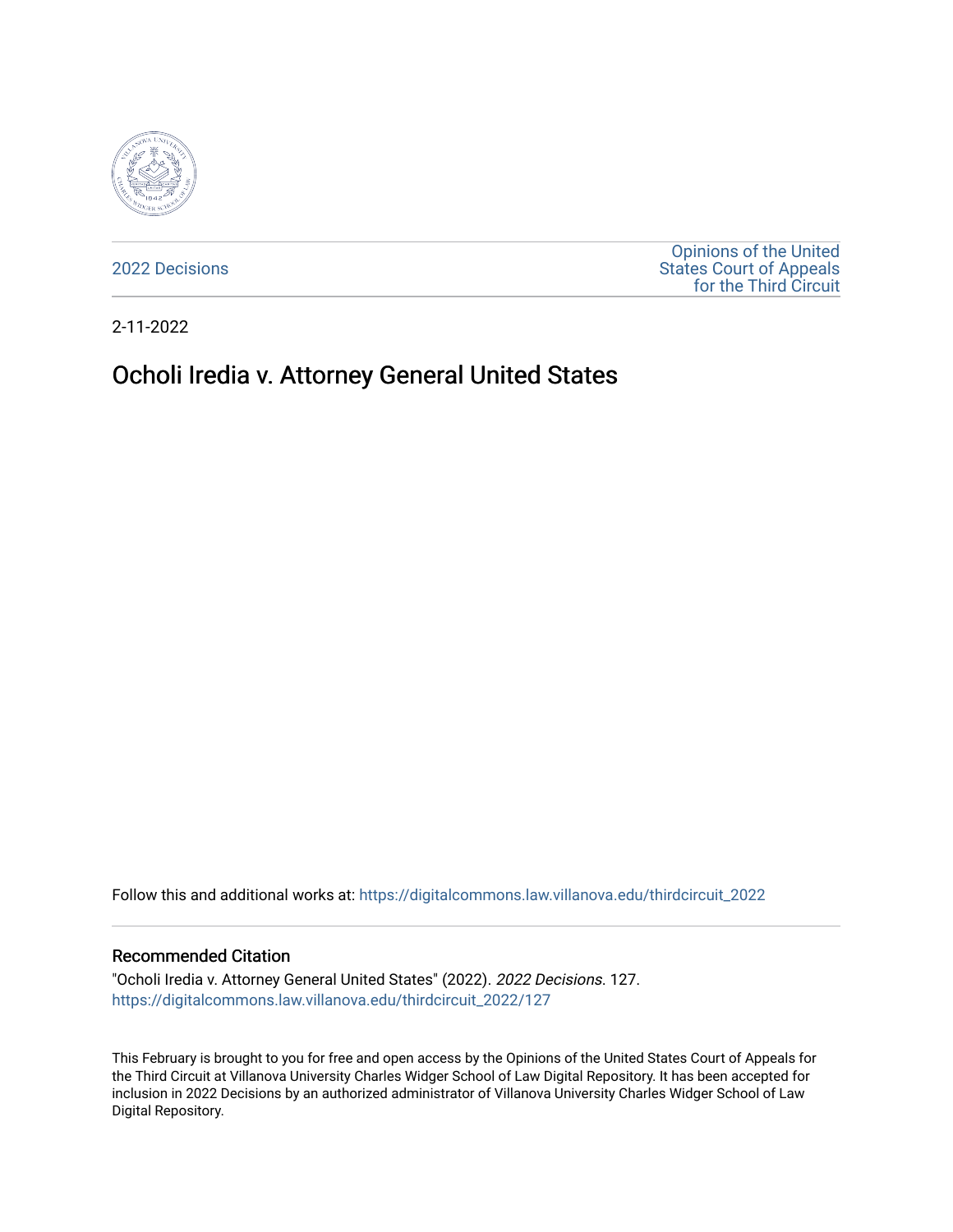### PRECEDENTIAL

## UNITED STATES COURT OF APPEALS FOR THE THIRD CIRCUIT

 $\overline{\phantom{a}}$ 

No. 21-1379  $\overline{\phantom{a}}$ 

OCHOLI OCHALA IREDIA, Petitioner

v.

ATTORNEY GENERAL OF THE UNITED STATES OF AMERICA

 $\frac{1}{2}$ 

On Petition for Review from an Order of the Board of Immigration Appeals (Board No. A078-193-552) Immigration Judge: Steven A. Morley

Submitted Pursuant to Third Circuit L.A.R. 34.1(a) December 9, 2021

 $\overline{\phantom{a}}$ 

Before: SHWARTZ, PORTER and FISHER, Circuit Judges. (Filed: February 11, 2022)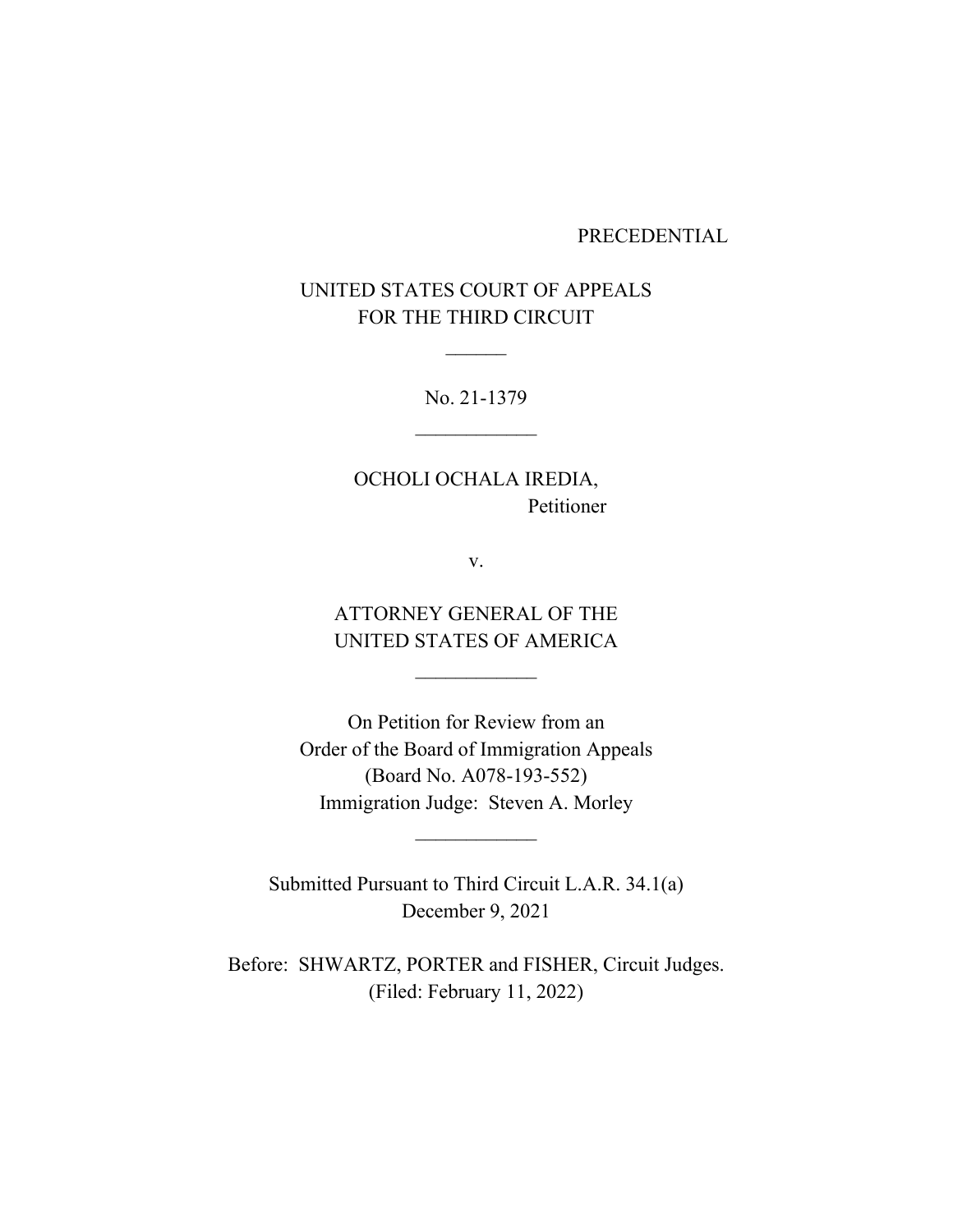Carlos R. Munoz Sachs Law Group 1518 Walnut Street, Suite 610 Philadelphia, PA 19102 *Counsel for Petitioner*

Brian Boynton, Acting Assistant Attorney General Anthony P. Nicastro, Assistant Director Kristen H. Blosser Jonathan A. Robbins United States Department of Justice Office of Immigration Litigation P.O. Box 878 Ben Franklin Station Washington, DC 20044 *Counsel for Respondent* 

## OPINION OF THE COURT  $\frac{1}{2}$

 $\frac{1}{2}$ 

### FISHER, *Circuit Judge*.

An Immigration Judge (IJ) entered a final order of removal holding that Ocholi Ochala Iredia, a citizen of Nigeria, is inadmissible to the United States. The Board of Immigration Appeals (BIA) dismissed his appeal. Iredia petitions for review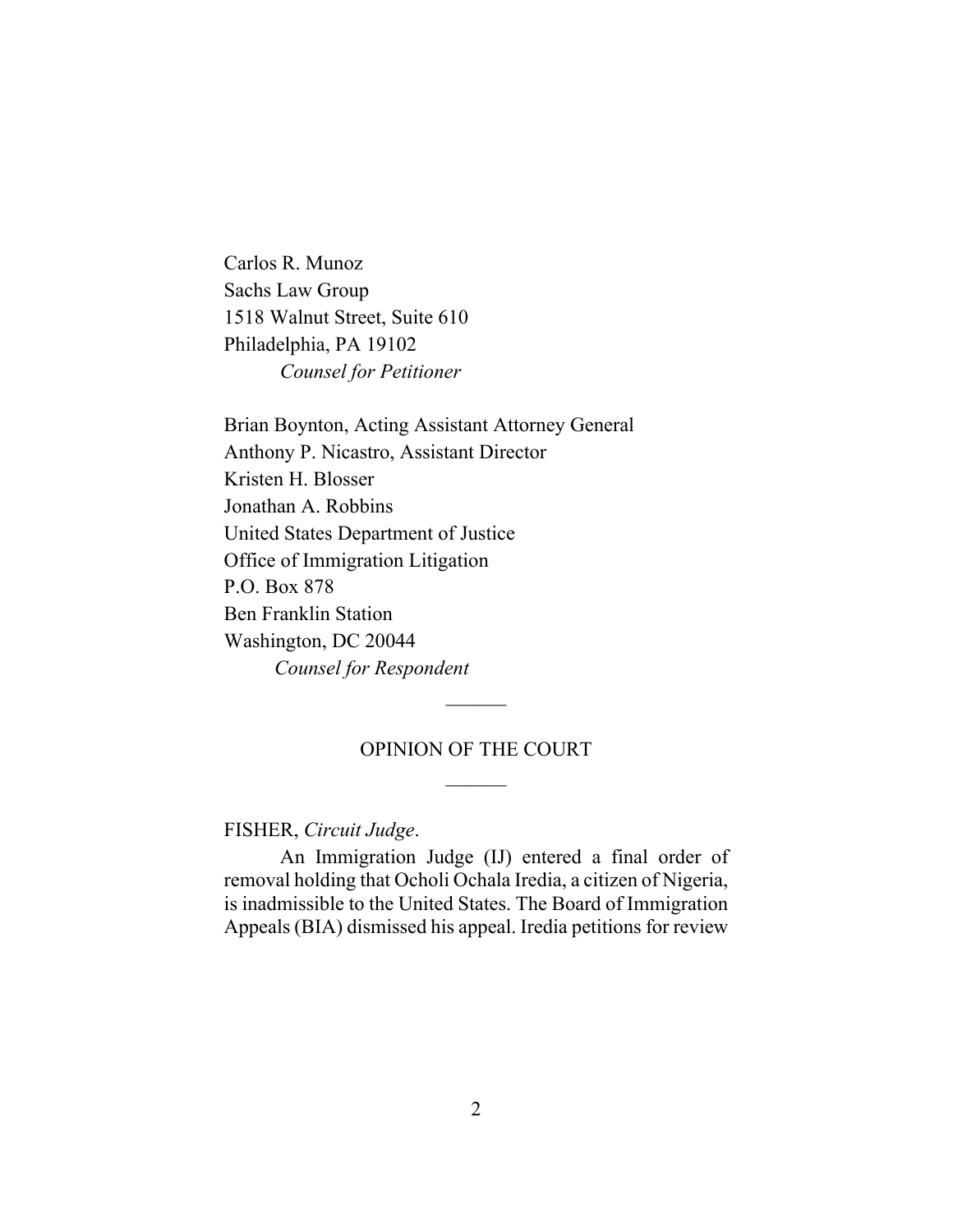of the BIA's decision. We will deny the petition.<sup>1</sup>

Iredia was admitted to the United States in 1997 on a tourist visa, which he overstayed. Later, he was granted advance parole, left the United States, returned in November 2006, and was paroled into the country. The parole was valid until November 2007. Iredia overstayed the parole and, in 2011, the Department of Homeland Security served him with a Notice to Appear charging that he was inadmissible "as an immigrant who, at the time of application for admission, is not in possession of a valid unexpired immigrant visa, reentry permit, border crossing card, or other valid entry document. . . ." AR 536 (citing 8 U.S.C. § 1182(a)(7)(A)(i)(I)). After a hearing, the IJ held that Iredia was inadmissible and ordered him removed.

Iredia raises one argument: that he should have been charged as removable, not inadmissible. He contends that when he was served with the Notice to Appear, he already had been admitted to the United States on a tourist visa, and the visa's subsequent expiration did not affect the fact of his admission. Iredia argues that advance parole does not change an individual's immigration status, so he remained an admitted alien while he obtained advance parole, left the country, returned, and was paroled back in. Therefore, he says, he

<sup>&</sup>lt;sup>1</sup> The BIA had jurisdiction under  $8$  C.F.R.  $\S$  1003.1(b) (appeals from decisions of IJs). We have jurisdiction under 8 U.S.C. § 1252(a) (judicial review of final orders of removal). Where the BIA issues a reasoned decision, not a summary affirmance, we review its decision and not the IJ's. *Chavarria v. Gonzalez*, 446 F.3d 508, 515 (3d Cir. 2006). Iredia raises only a legal argument, and "we review the BIA's legal conclusions *de novo*." *Borges v. Gonzales*, 402 F.3d 398, 404 (3d Cir. 2005).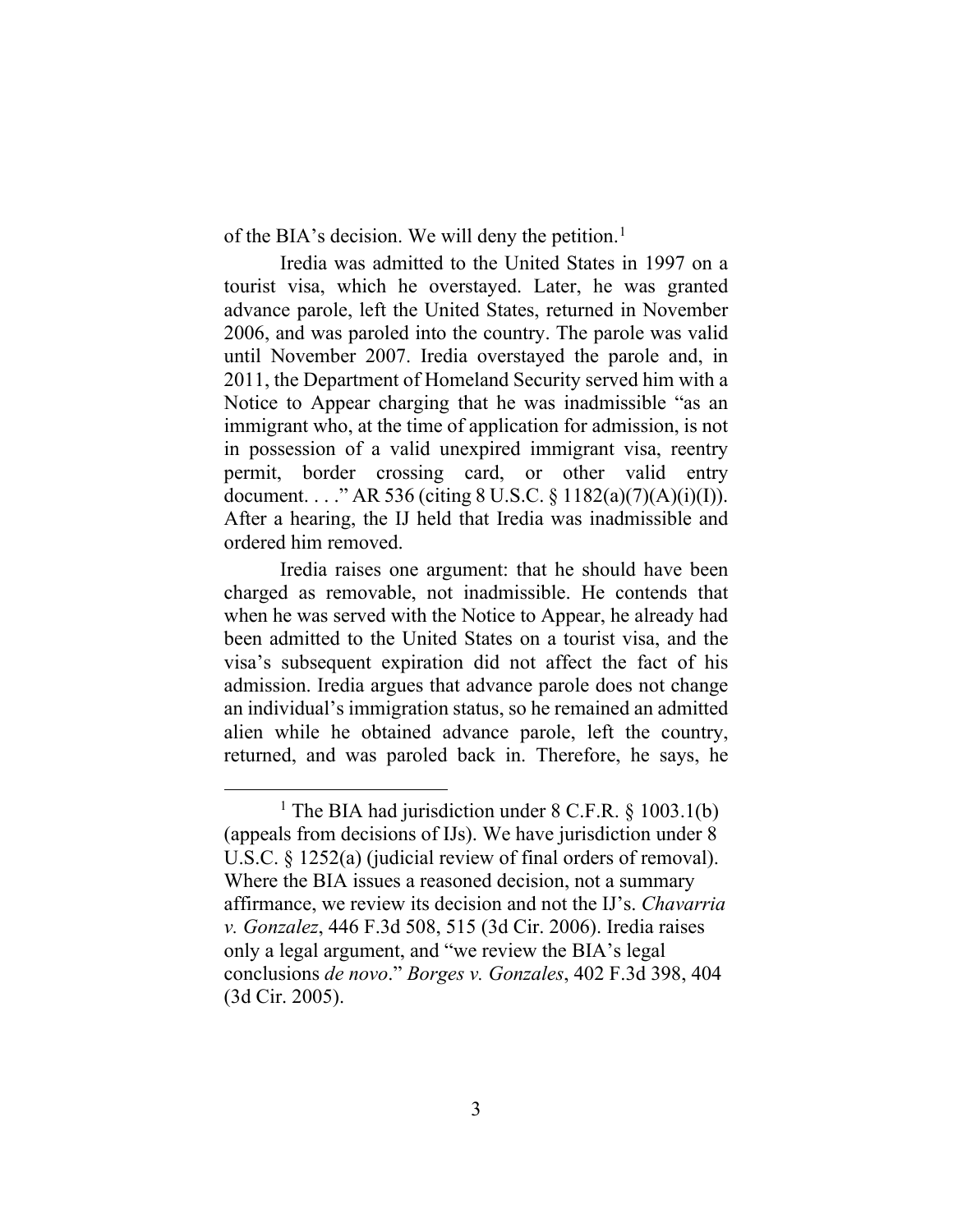should not have been charged as inadmissible under 8 U.S.C. § 1182(a)(7). He admits that he may have been removable under 8 U.S.C.  $\S 1227$ , but asserts that the charging error should have led to the termination of his removal proceedings.

The Government argues that Iredia did not administratively exhaust this argument. A petitioner meets the exhaustion requirement "so long as [he] makes some effort, however insufficient, to place the [BIA] on notice of a straightforward issue being raised on appeal." *Nkomo v. Att'y Gen.*, 986 F.3d 268, 272 (3d Cir. 2021) (quoting *Yan v. Ashcroft*, 393 F.3d 418, 422 (3d Cir. 2005)). Iredia made a variety of arguments in his brief to the BIA, but we are unable to identify where he made the argument he now raises before us. The BIA, however, apparently perceived something that we do not. It applied the relevant statute and regulation and held that, after Iredia's parole expired, his "status reverted to the status he held at the time he was paroled into the country on November 6, 2006, which was an applicant for admission to the United States who is inadmissible as an immigrant who lacks a valid immigrant visa or entry document" under  $§ 1182(a)(7)(A)(i)(I)$ . AR 5. Because Iredia's argument, while arguably insufficient, inspired the BIA to rule on the issue he now raises, he did not fail to administratively exhaust the issue.

Turning to the merits of Iredia's argument, the statute permitting parole provides:

> The Attorney General may, except as provided in [exceptions not relevant here], in his discretion parole into the United States

<sup>&</sup>lt;sup>2</sup> "Any alien who was admitted as a nonimmigrant and . . . has failed to maintain the nonimmigrant status in which the alien was admitted . . is deportable [i.e., removable]." 8 U.S.C. §  $1227(a)(1)(C)(i)$ .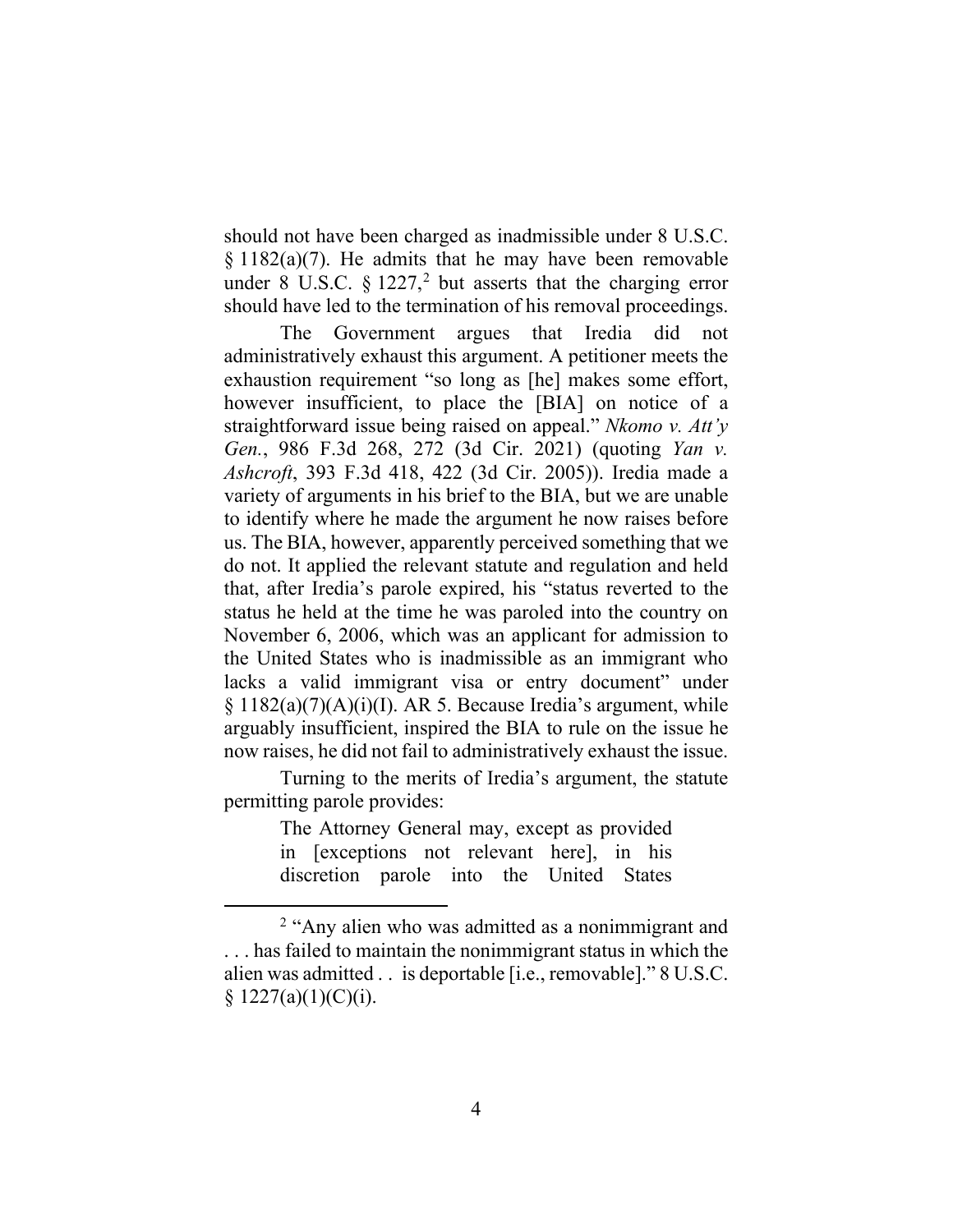temporarily . . . any alien applying for admission to the United States, but such parole of such alien shall not be regarded as an admission of the alien and when the purposes of such parole shall, in the opinion of the Attorney General, have been served the alien shall forthwith return or be returned to the custody from which he was paroled and thereafter his case shall continue to be dealt with in the same manner as that of any other applicant for admission to the United States.

8 U.S.C. § 1182(d)(5)(A).<sup>3</sup> This statutory language supports the Government's argument that, because Iredia was paroled into the United States in 2006, he is considered an arriving alien regardless of his previous admission. The statute permits the Attorney General to parole "any alien applying for admission"—and no other category of alien. *See id.* And, when parole ends, the alien's case is "dealt with in the same manner as that of any other applicant for admission"—further reinforcing that the paroled alien is considered an "applicant for admission." *Id.*

There is additional statutory and regulatory support for the Government's position. The Immigration and Nationality

<sup>&</sup>lt;sup>3</sup> Neither party argues that this statute is ambiguous, and we perceive no ambiguity. Therefore, we do not owe *Chevron* deference to the BIA's statutory interpretation. *See Singh v. Att'y Gen.*, 12 F.4th 262, 272 (3d Cir. 2021) (explaining, at step one of the rule announced in *Chevron, U.S.A., Inc. v. Nat. Res. Def. Council, Inc.*, 467 U.S. 837, 842-43 (1984), that "[i]f Congress did not leave the statute ambiguous as to the specific issue under consideration, we do not defer to the agency's interpretation.").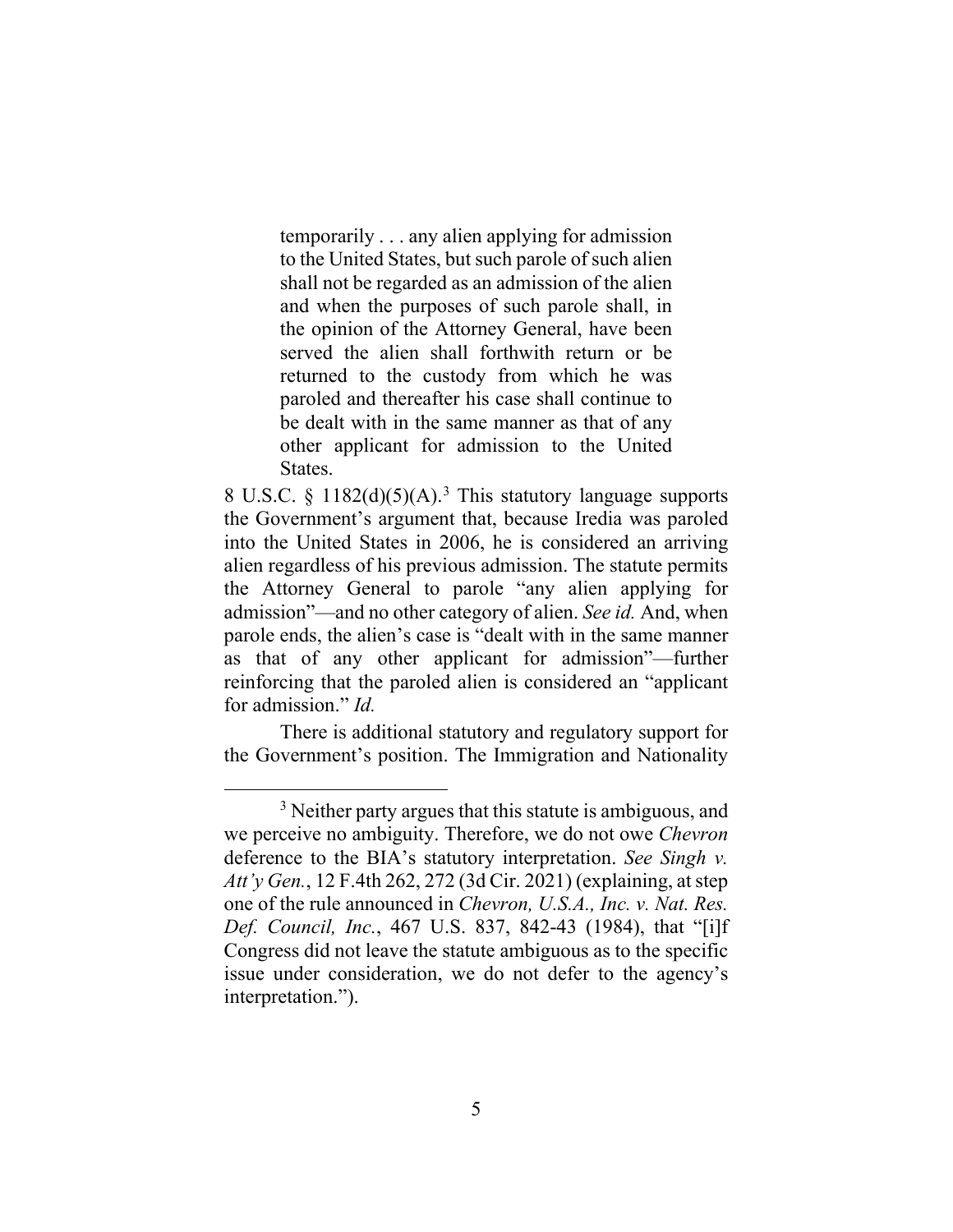Act's definitions provision includes the following statement in the definition of "admission" and "admitted": "An alien who is paroled under section  $1182(d)(5)$ ... shall not be considered to have been admitted." *Id.* § 1101(a)(13)(B). And the regulatory definitions provision states that "[a]n arriving alien remains an arriving alien even if paroled pursuant to [8 U.S.C. § 1182(d)(5)], and even after any such parole is terminated or revoked." 8 C.F.R. § 1.2.4

We have held the same: "the term 'arriving alien' .... encompasses not only aliens who are actually at the border, but also aliens who were paroled after their arrival." *Zheng v. Gonzales*, 422 F.3d 98, 110 (3d Cir. 2005). "Lawful status and admission . . . are distinct concepts in immigration law: Establishing one does not necessarily establish the other." *Sanchez v. Mayorkas*, 141 S. Ct. 1809, 1813 (2021). When Iredia entered the U.S. in 2006, he was not admitted under his long-expired visa—so his presence here could not be an overstay of that visa. Instead, he "re-entered with no legal status greater than that of a parolee[;] he is simply a paroled arriving alien." *Zheng*, 422 F.3d at 111.

The Second Circuit arrived at the same result in *Ibragimov v. Gonzales*, 476 F.3d 125 (2d Cir. 2007). The petitioner there, like Iredia, overstayed a tourist visa, left the country, returned on advance parole, and was charged as inadmissible. *Id.* at 128. And, like Iredia, the petitioner "argue[d] that because he traveled abroad with the government's express authorization, he should have retained his prior status as a visa overstay and been subject to a charge

<sup>&</sup>lt;sup>4</sup> This regulation goes on to say that a grant of advance parole will not mean that an alien is treated as an arriving alien under 8 U.S.C. § 1225(b)(1)(A)(i). *Id.* Section  $1225(b)(1)(A)(i)$  is not applicable here.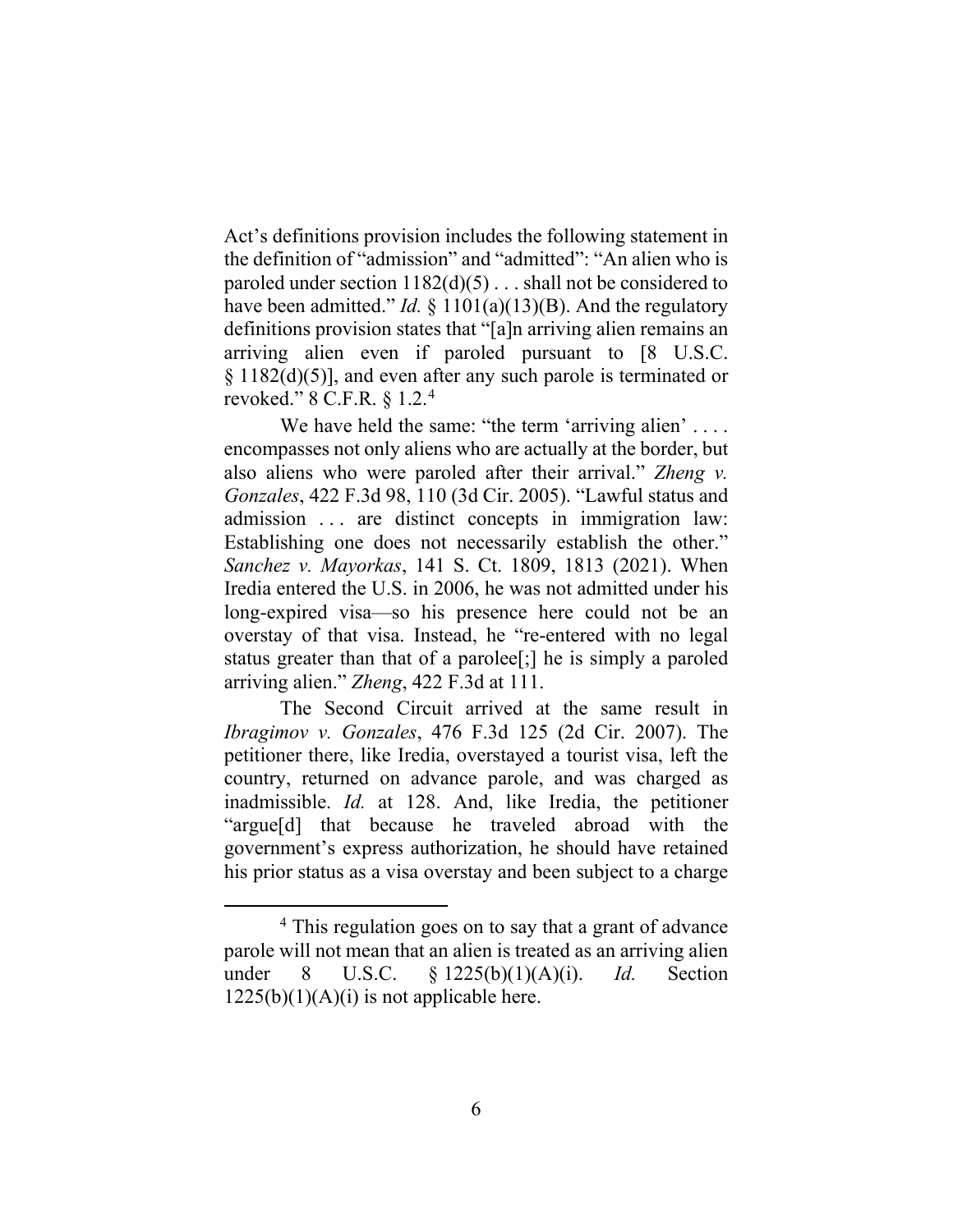of [removability] (rather than inadmissibility)." *Id.* The Second Circuit disagreed and held that the petitioner was inadmissible for several reasons.

First, the Court cited a regulation—one that neither Iredia nor the Government cites here—that provides that if an individual applies for adjustment of status, travels outside the United States, is paroled back in, and then has his application for adjustment of status denied, he "will be treated as an applicant for admission." *Id.* at 133 (emphasis omitted) (quoting 8 CFR  $\S$  245.2(a)(4)(B)).<sup>5</sup> That regulation fits Iredia, who "was paroled [in]to the United Status as an adjustment of status applicant" and whose application for adjustment of status was subsequently denied. AR 424-25. <sup>6</sup> Second, the Court looked to the parole statute we examine above, 8 U.S.C. § 1182(d)(5)(A), the terms of which "reflect the well-settled principle that Congress did not intend for parole of an alien to constitute an alien's legal entry or admission to the United States." *Ibragimov*, 476 F.3d at 134. Next, the Second Circuit reasoned that "visa overstays sacrifice their status as overstays

<sup>5</sup> *See also Cheruku v. Att'y Gen.*, 662 F.3d 198, 201 (3d Cir. 2011) ("Advance[] parole permits an alien temporarily to remain in the United States pending a decision regarding his application for admission. When used to enter the United States initially or after travel, this amounts to permission for ingress into the country but is not a formal admission." (internal quotation marks, citation, and alteration omitted)).

<sup>6</sup> Iredia's Record of Deportable/Inadmissible Alien states that when he was paroled in, he was appealing the denial of an I-360 Petition for Amerasian, Widow(er) or Special Immigrant. AR 424-25. That appeal, and a subsequent I-485 Application to Register Permanent Residence or Adjust Status, were unsuccessful. *Id.*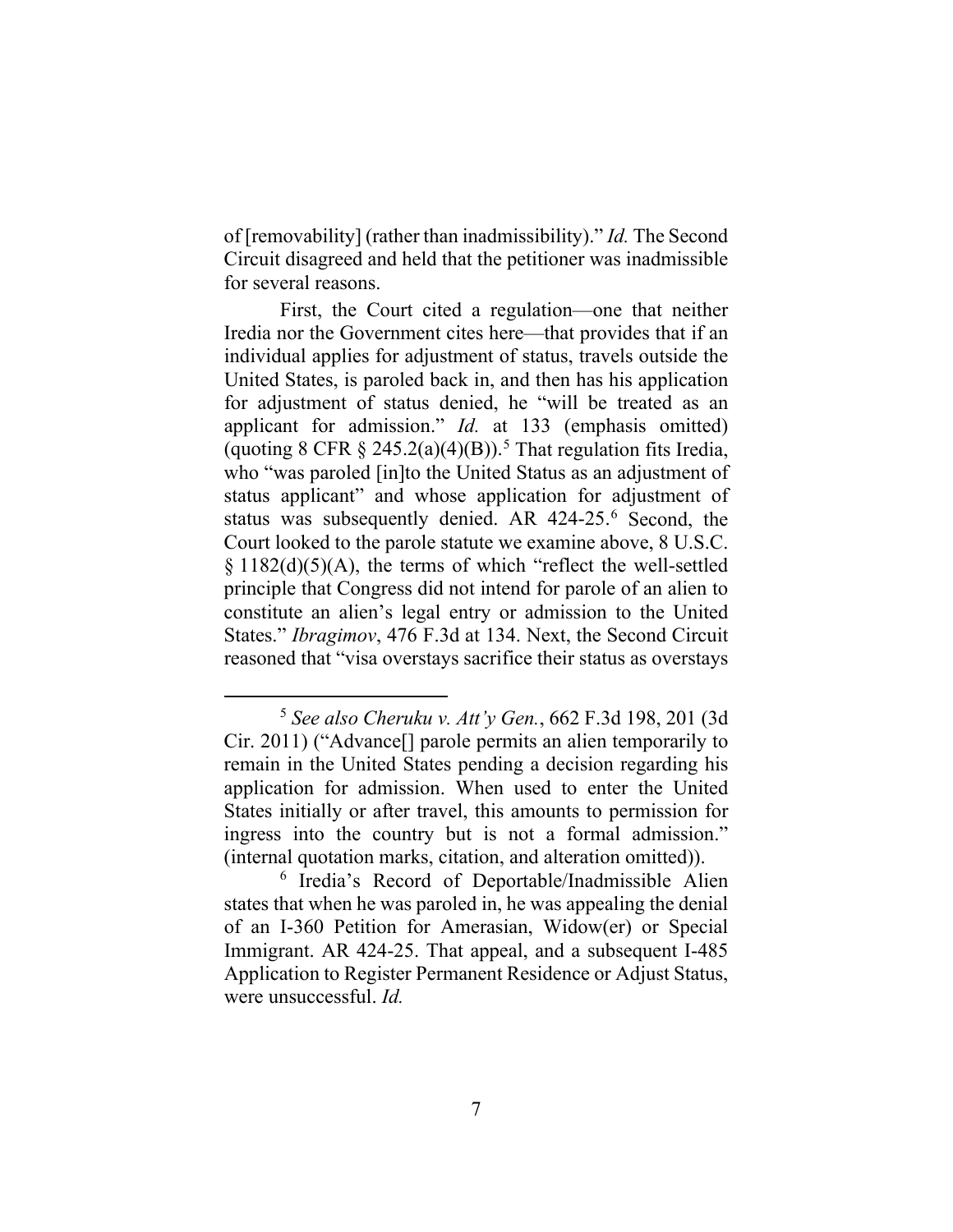when they leave the country and are not admissible on the basis of their expired visas" when they attempt to re-enter, so the petitioner was not "entitled to treatment either as an 'admitted' alien or as a 'visa overstay' when he returned to the country pursuant to his advance parole." *Id.* at 135. And, finally, the Second Circuit cited a Ninth Circuit case holding that "advance parole gave petitioner the right to return for the purpose of completing her Adjustment Application; it did not 'freeze' her status as an illegal overstay." *Id.* at 137 (quoting *Barney v. Rogers*, 83 F.3d 318, 321 (9th Cir. 1996)).

Iredia cites two cases where courts held that a § 1182(a)(7) inadmissibility charge, like the one Iredia faced, is not applicable to an individual who is already in the United States. His Fifth Circuit case is distinguishable because the petitioner had not left the United States and been paroled back in. *Marques v. Lynch*, 834 F.3d 549, 551-52, 562 (5th Cir. 2016). His Eleventh Circuit case does involve a petitioner who had left the country and been paroled back in. *Ortiz-Bouchet v. Attorney General*, 714 F.3d 1353, 1356-57 (11th Cir. 2013) (per curiam). But *Ortiz-Bouchet* is not persuasive. For one thing, the Eleventh Circuit considered the parole question in light of a statute not at issue here.<sup>7</sup> For another thing, the Eleventh Circuit did not cite the parole statutes and regulations we discuss above. *See Ortiz-Bouchet*, 714 F.3d at 1355-57. Nor did it explain why, in light of that statutory and regulatory language, the petitioner could be considered admitted rather than an applicant for admission. *See id.* We do not find the Eleventh Circuit's cursory analysis persuasive, especially

<sup>7</sup> The question in *Ortiz-Bouchet*, 714 F.3d at 1357, was whether the petitioner's departure after a grant of advance parole was a "departure" for the purposes of  $§ 1182(a)(9)(B)(i)(II).$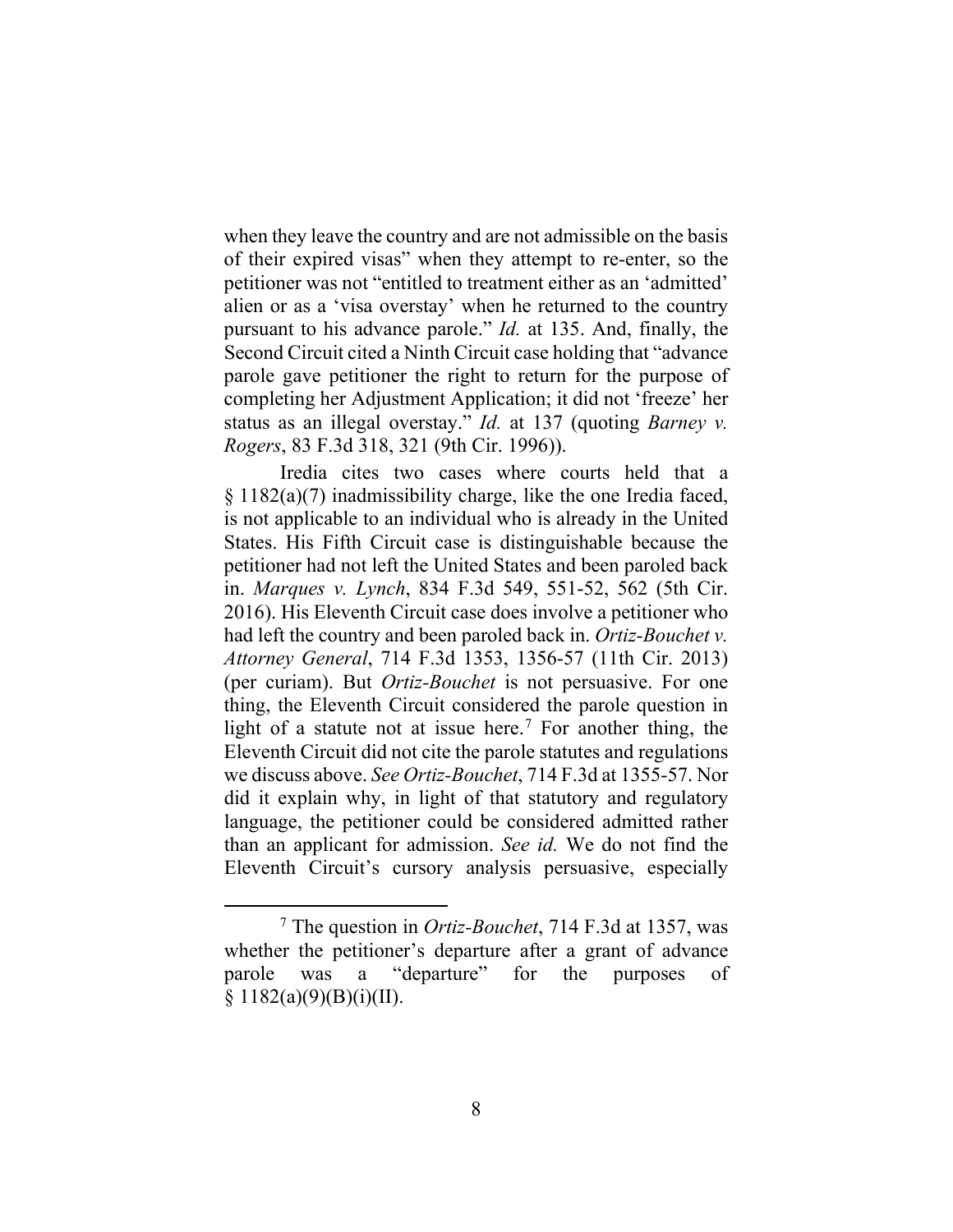compared to the Second Circuit's thorough consideration in *Ibragimov*.

Iredia relies on a Policy Alert issued by U.S. Citizenship and Immigration Services, as well as excerpts from the USCIS Policy Manual, which address the effect of advance parole on Temporary Protected Status (TPS) beneficiaries upon their return to the United States.<sup>8</sup> USCIS, Effect of Travel Abroad by Temporary Protected Status Beneficiaries with Final Orders of Removal, PA-2019-12 (Dec. 20, 2019);<sup>9</sup> USCIS Policy Manual Vol. 7, Part A, Ch. 3 n.19.<sup>10</sup> These authorities do not support Iredia's position. The text he quotes does not state or imply that USCIS is addressing the consequences of advance parole for anyone other than TPS beneficiaries. In fact, the language in the policy manual derives from legislation addressing TPS in particular. *See* Misc. & Tech. Immigration & Naturalization Amends., Pub. L. No. 102-232, § 304(c)(1)(A), (c)(2)(B), 105 Stat. 1733, 1749 (Dec. 12, 1991). Iredia is not a TPS beneficiary, so these USCIS policy

#### Available at

<sup>8</sup> Temporary Protected Status may be granted to nationals of designated foreign countries, protecting them from removal. 8 U.S.C.  $\frac{254a(a)(1)}{1}$ . "The Government may designate a country for the [TPS] program when it is beset by especially bad or dangerous conditions, such as arise from natural disasters or armed conflicts." *Sanchez*, 141 S. Ct. at 1811; 8 U.S.C. § 1254a(b).

https://www.uscis.gov/sites/default/files/document/policymanual-updates/20191220-TPSTravel.pdf; last visited Jan. 13, 2022.

<sup>10</sup> Available at https://www.uscis.gov/policymanual/volume-7-part-a-chapter-3#footnote-19; last visited Jan. 13, 2022.